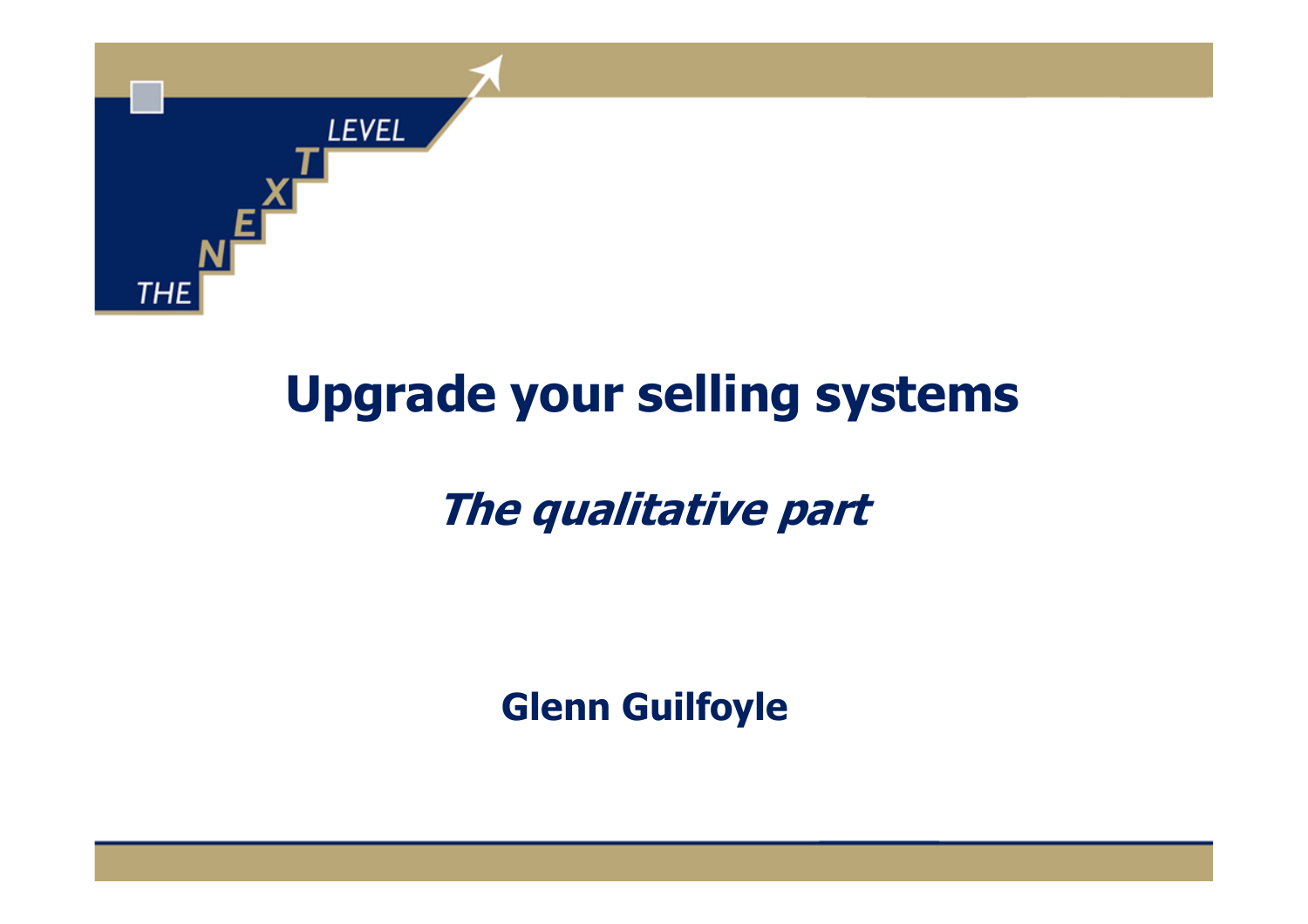### The context for transition

- •The race to the bottom
- $\bullet$ Pressure on justification of expense and RoI of sales team
- •Trends to market consolidation and centralisation
- •The rise of e-commerce and the educated customer
- • Difficulty in assessing Sales exec productivity andeffectiveness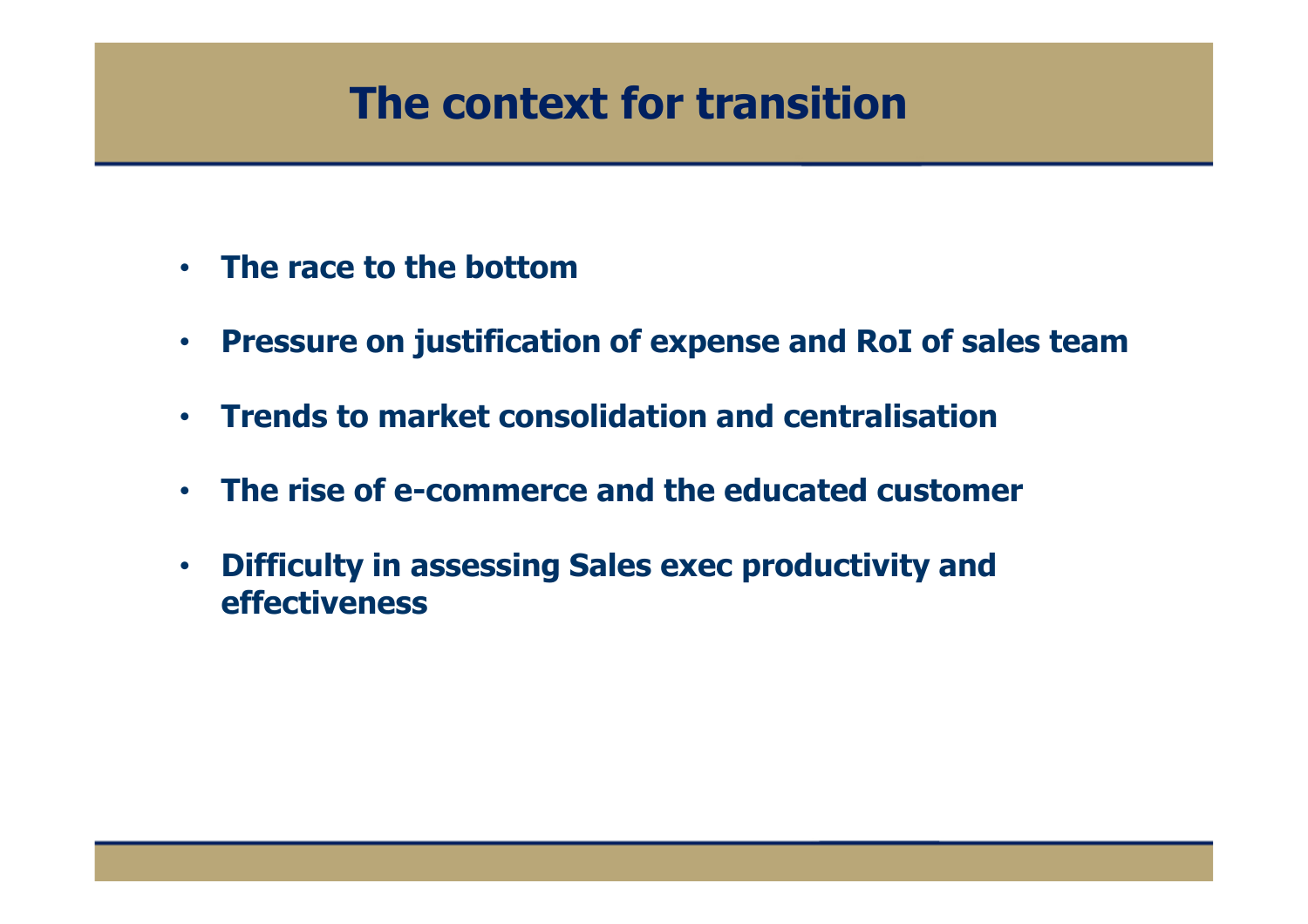#### Annual Barrett 12 key trends research

- Race to the bottom
	- E-commerce the hybrid model
- Driving cost out of sales
	- Micro sales segmentation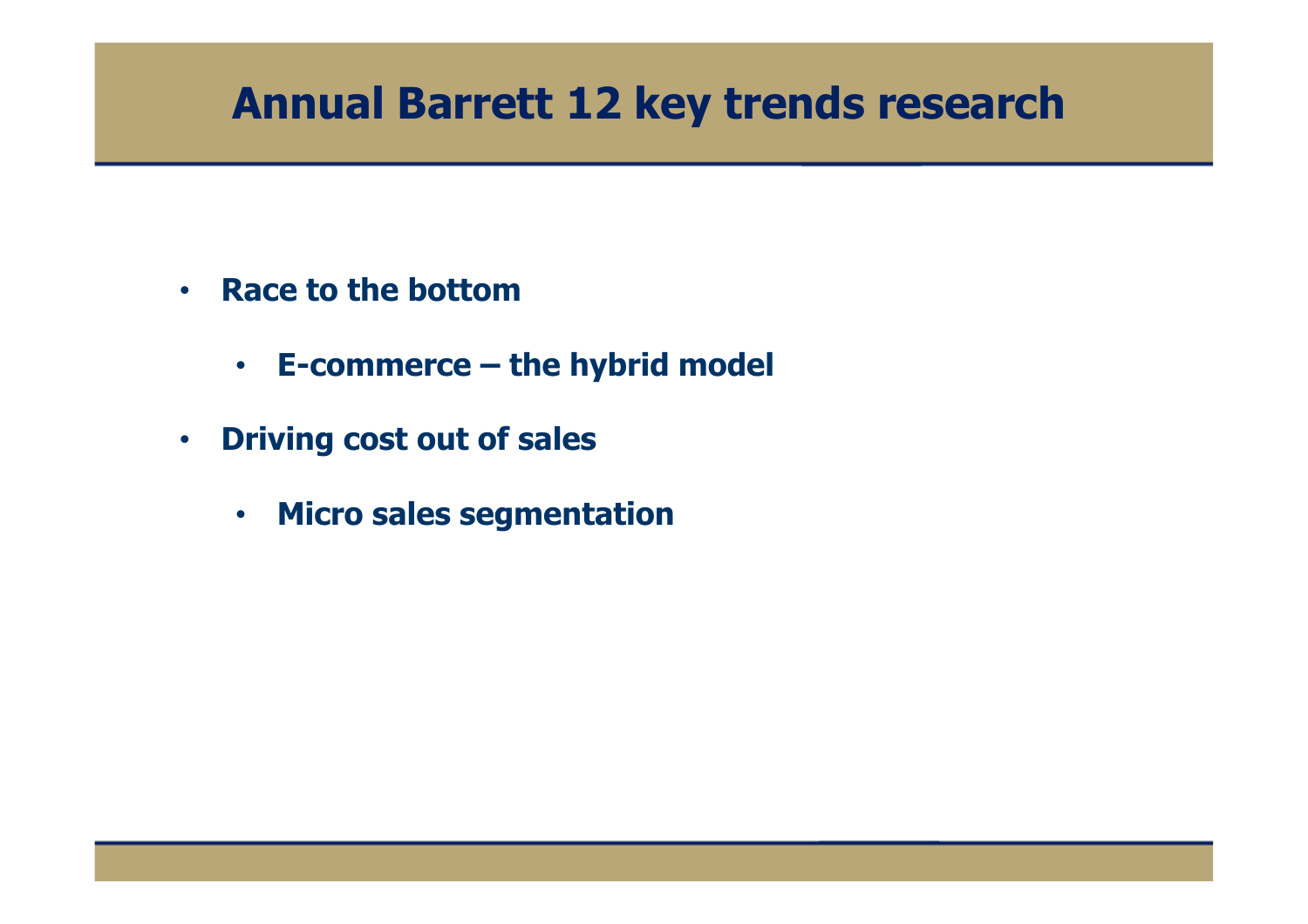## Converting sales relationships to business partnerships

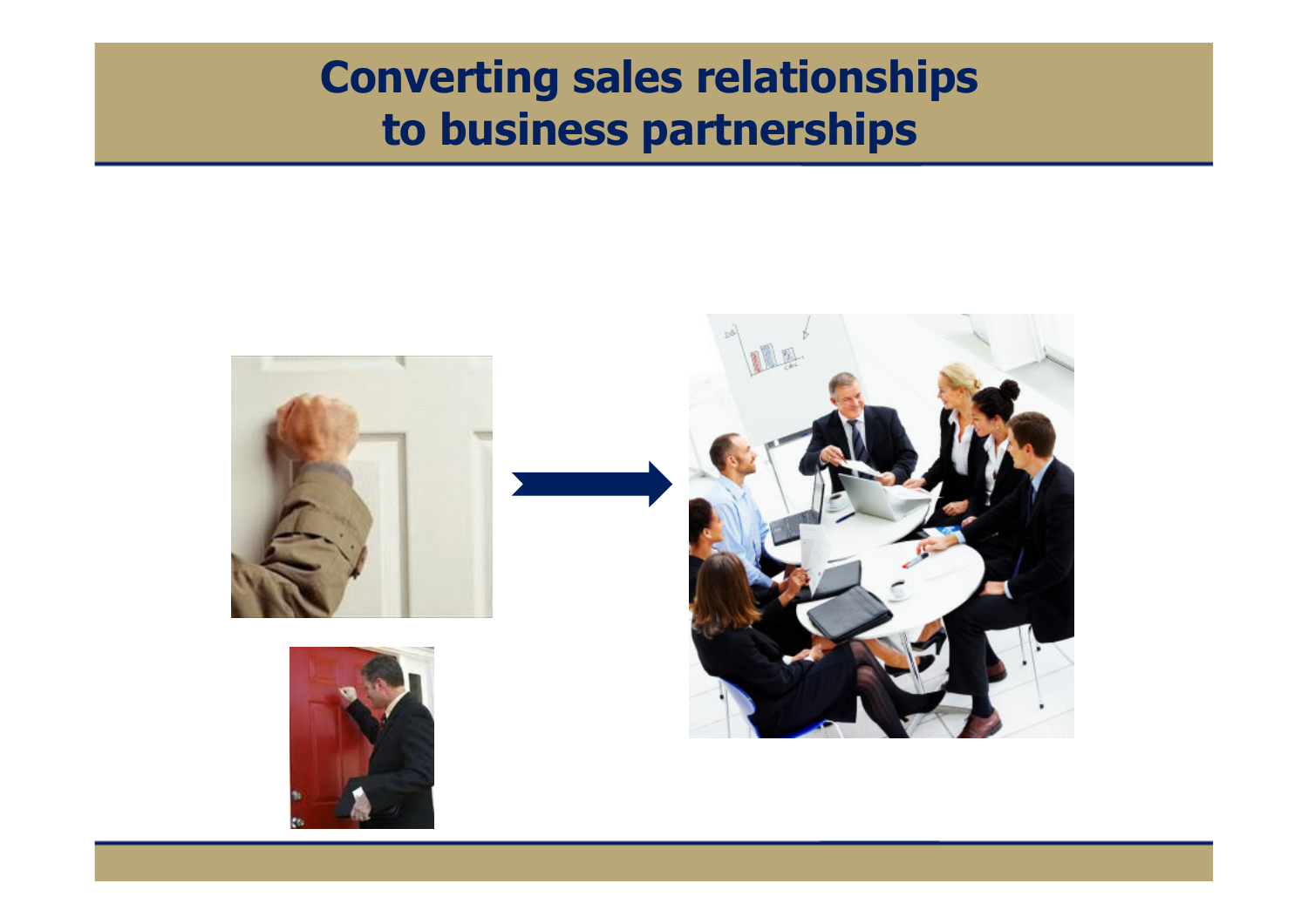#### Visits designed to be programmable must always fulfil a VBR\*

• A Valid Business Reason (VBR) gives customer/prospect a reason for spending time with you...

#### • A strong VBR:

- Clearly defines why customer should meet with you
- •States purpose of setting an appointment
- Must impact what customer wants to fix, accomplish or avoid
- Should be concise enough to be left as a message or voicemail
- Issues and solutions; not features and benefits
- WIIFY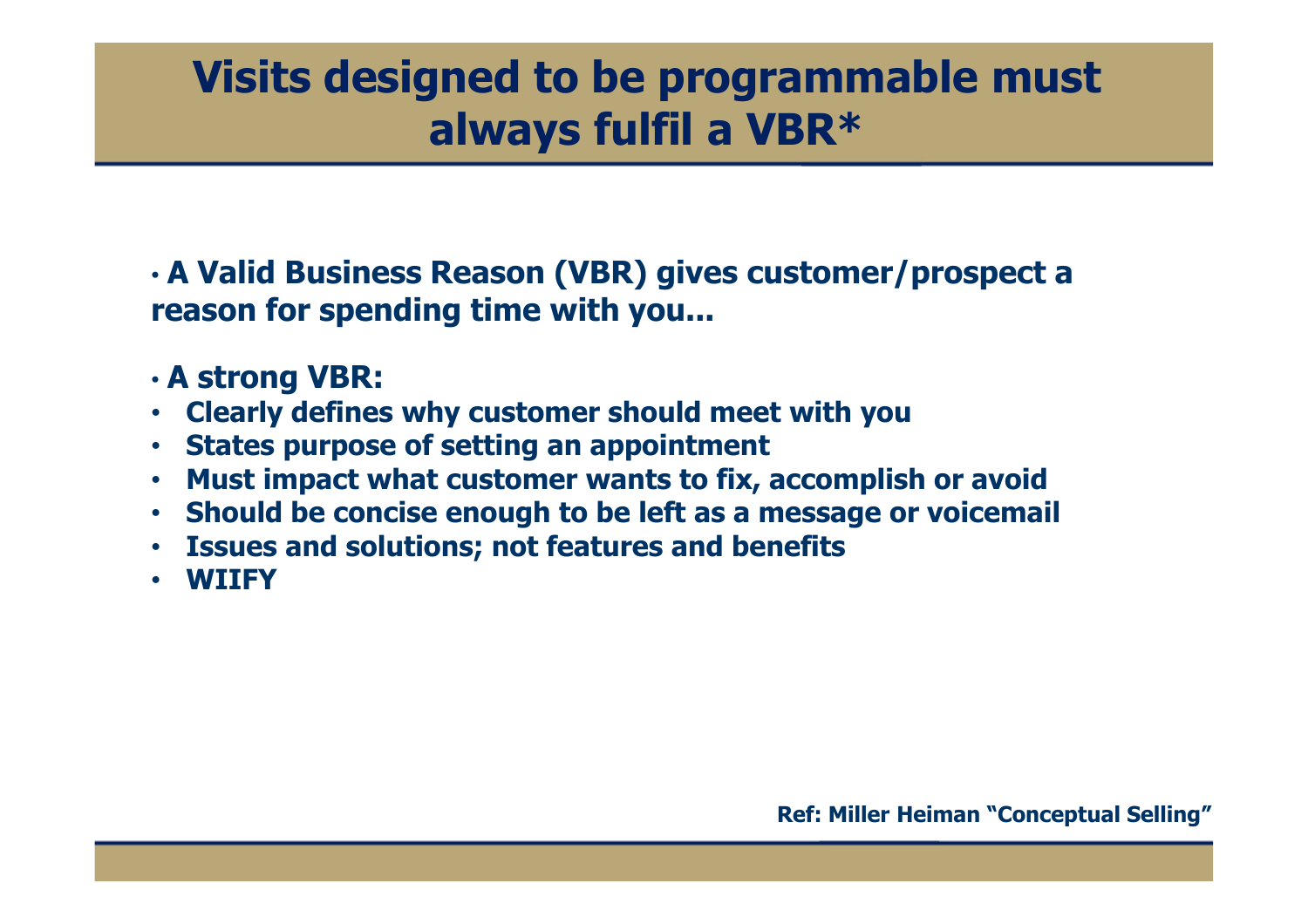#### VBR… The Next Level slant

- Creates basis of the visit program… And visit types
- Elevates Sales Exec to Business Partner... and Program Director
- Assists next appointment confirmation
- Assists desired visit frequency maintenance
- Creates point of difference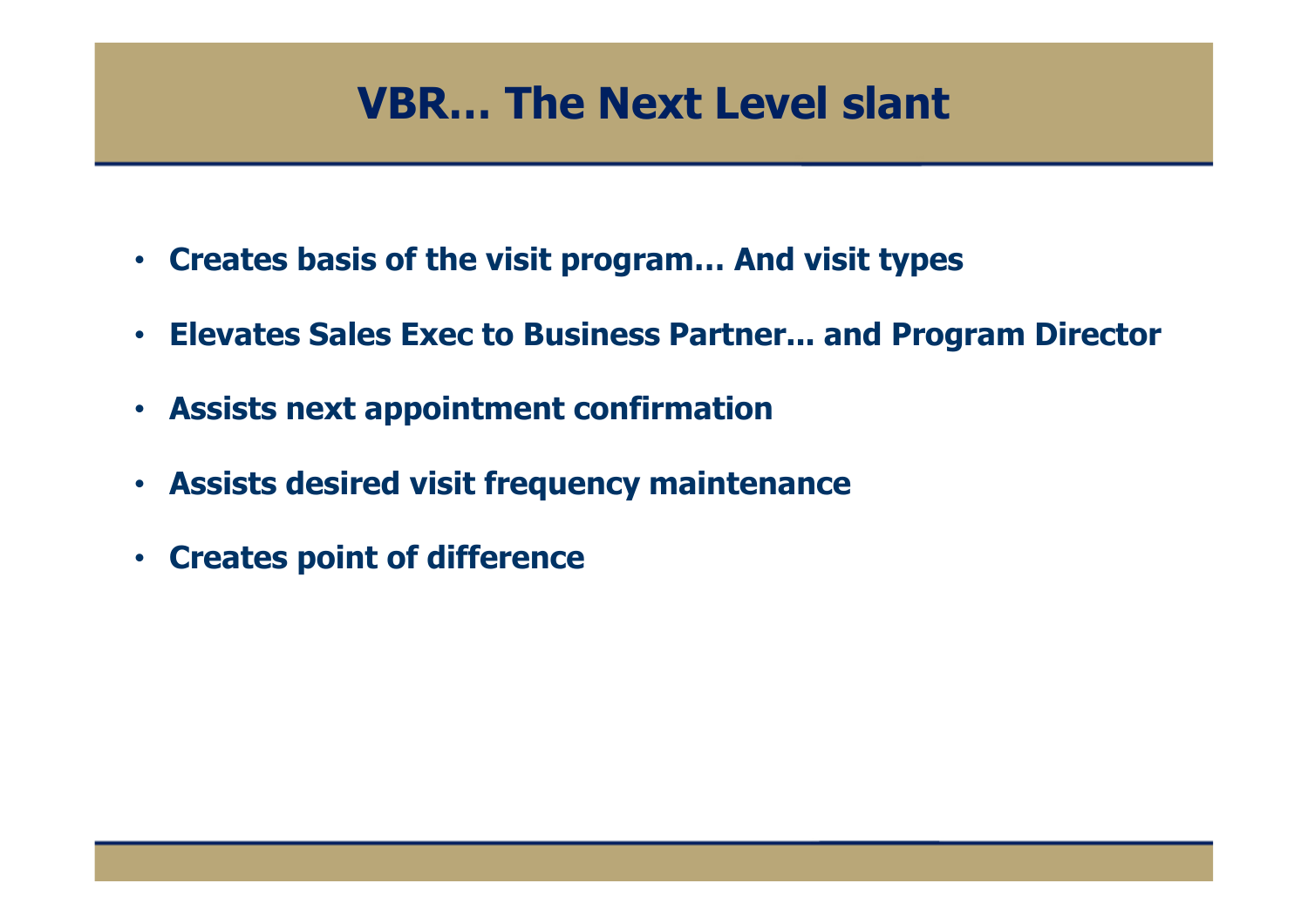#### Partnership role model

#### INVENTORY PARTNER

 make to order customer -> forecaster/planner supply from stock customer -> stock advisor/reordererRetail customer -> category captain

#### ADVISORY PARTNER

 independent auditor educational advisor farming/hunting systems provider $\rightarrow$  financial consultant

co-promoter

#### LOYALTY PARTNER

 annual partnership plan/calendar qtrly review of partnership plan progress volume/loyalty targetsgood behavioursloyalty program/ T&C incentives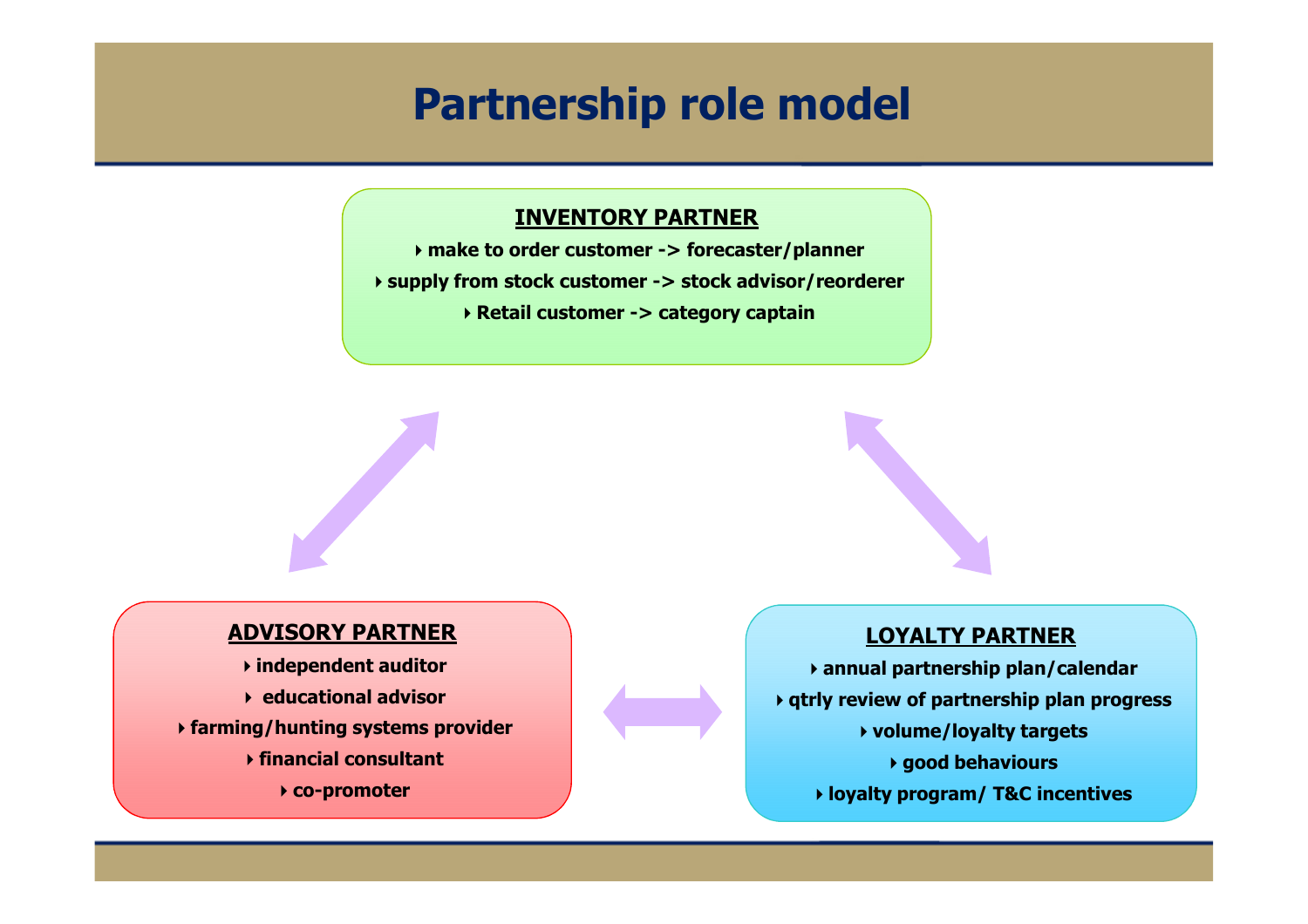### The decline of relationship selling

- Conventional wisdom = relationship underpins sales success
- Decoupling of relationship and purchasing decision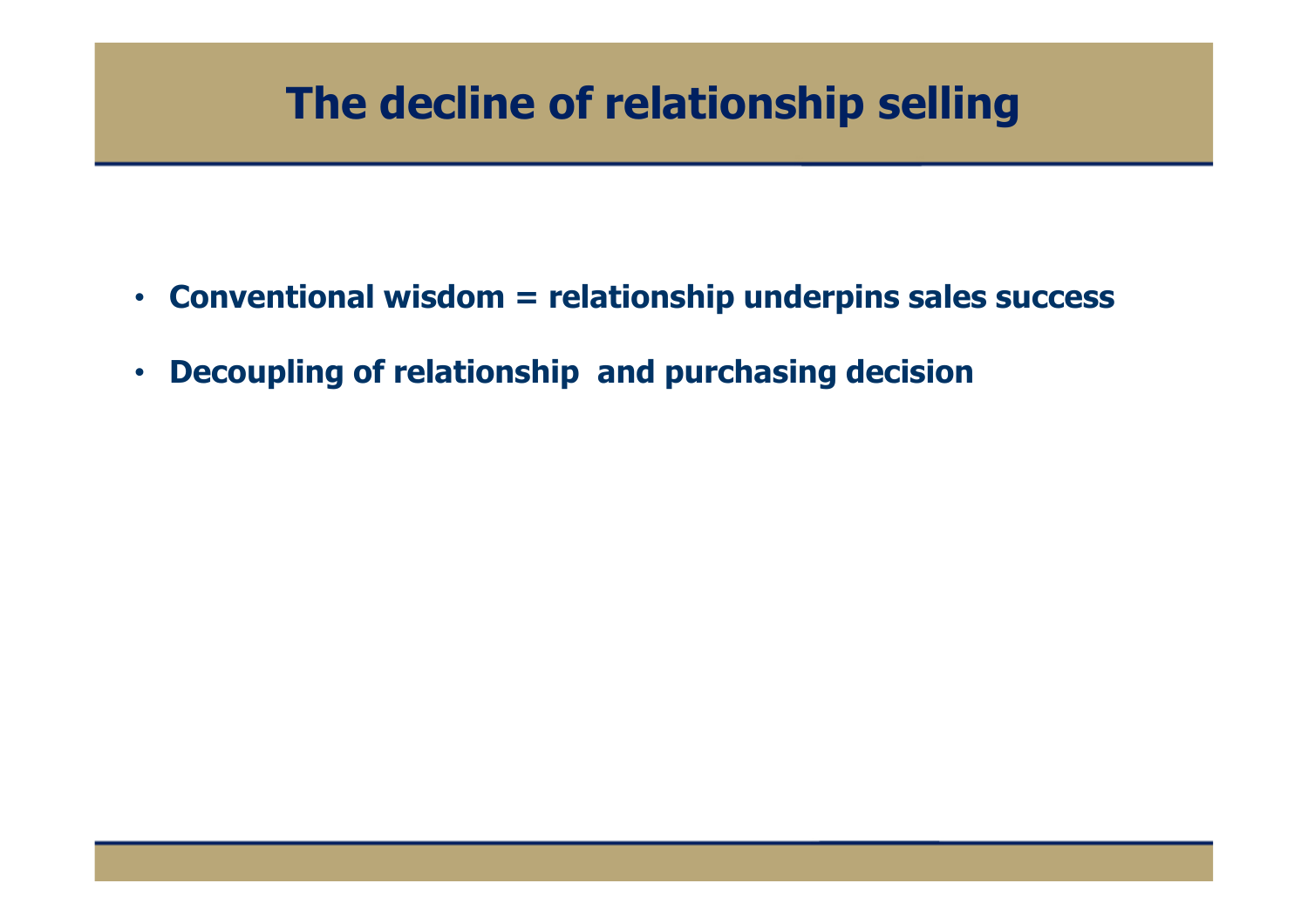### The rise of challenger selling

- Offers unique perspectives
- •Strong two-way communication skills
- Knows customer value drivers
- Identify economic drivers
- Comfortable discussing money
- Can pressure the customer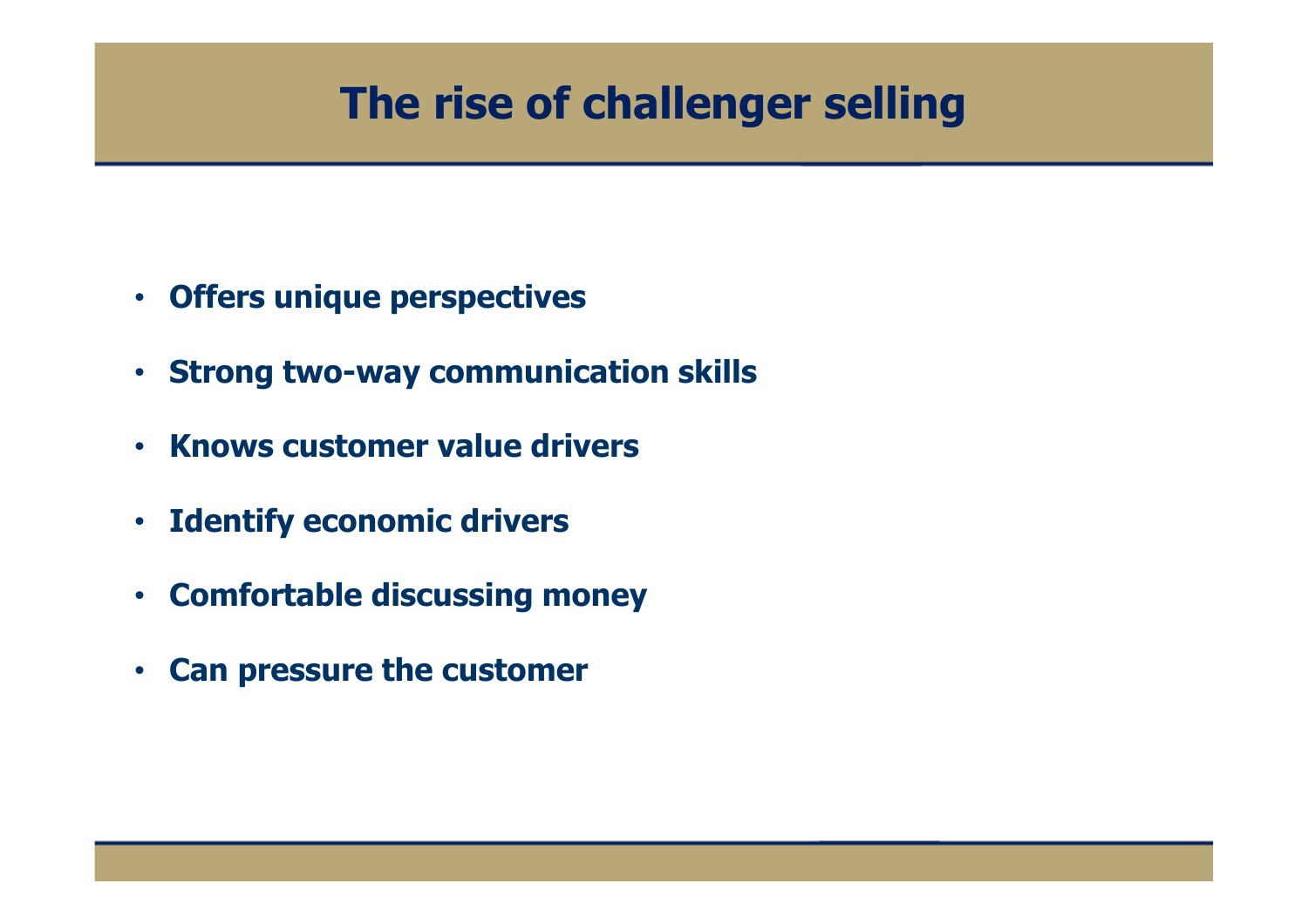#### Challenger selling key features

- Teach
- Tailor
- Take control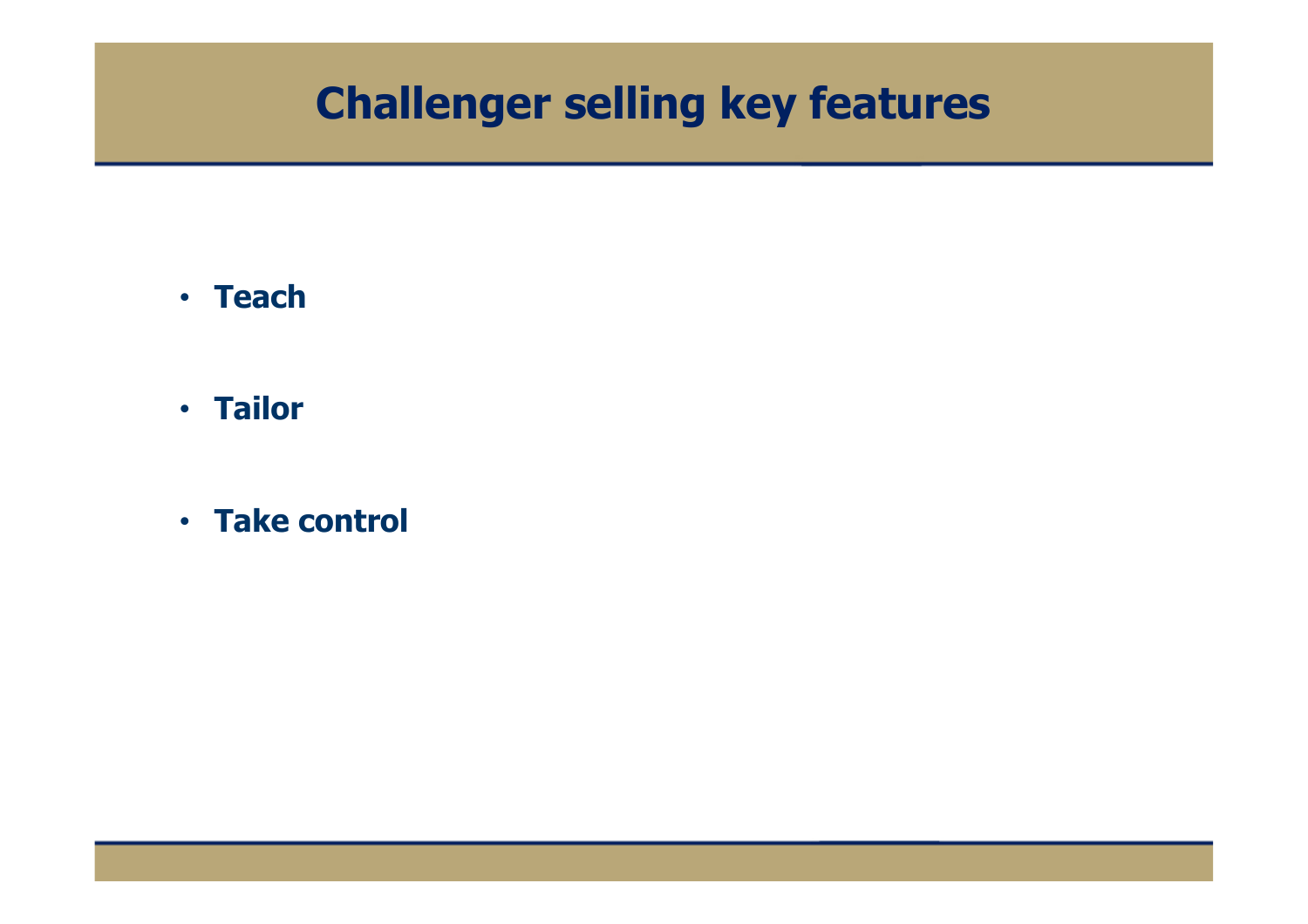### Challenger selling key features

#### • Teach

- Deliver insights that help reframe and see differently
	- Teach how to compete better
		- Not to do with your products/solutions •
- Tailor
	- Contextualise sales messages
- Take control
	- Leverage constructive tension over all dimensions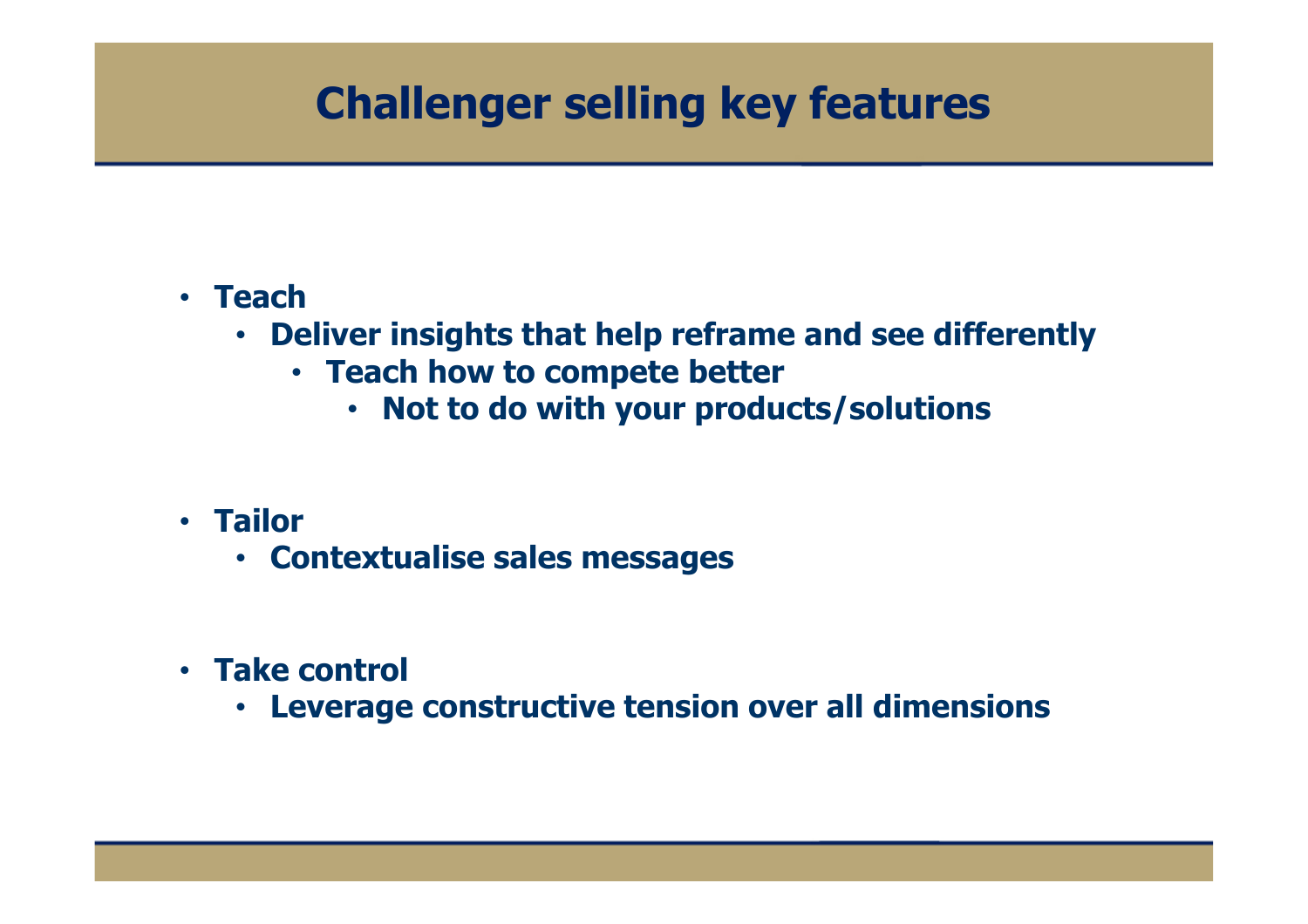#### Teaching the customer what they don't know but should

- Offer unique, valuable perspectives on the market
- $\bullet$ Help navigate alternatives
- •Provide ongoing advice or consultation
- $\bullet$ Help avoid potential land mines
- Educate on new issues and outcomes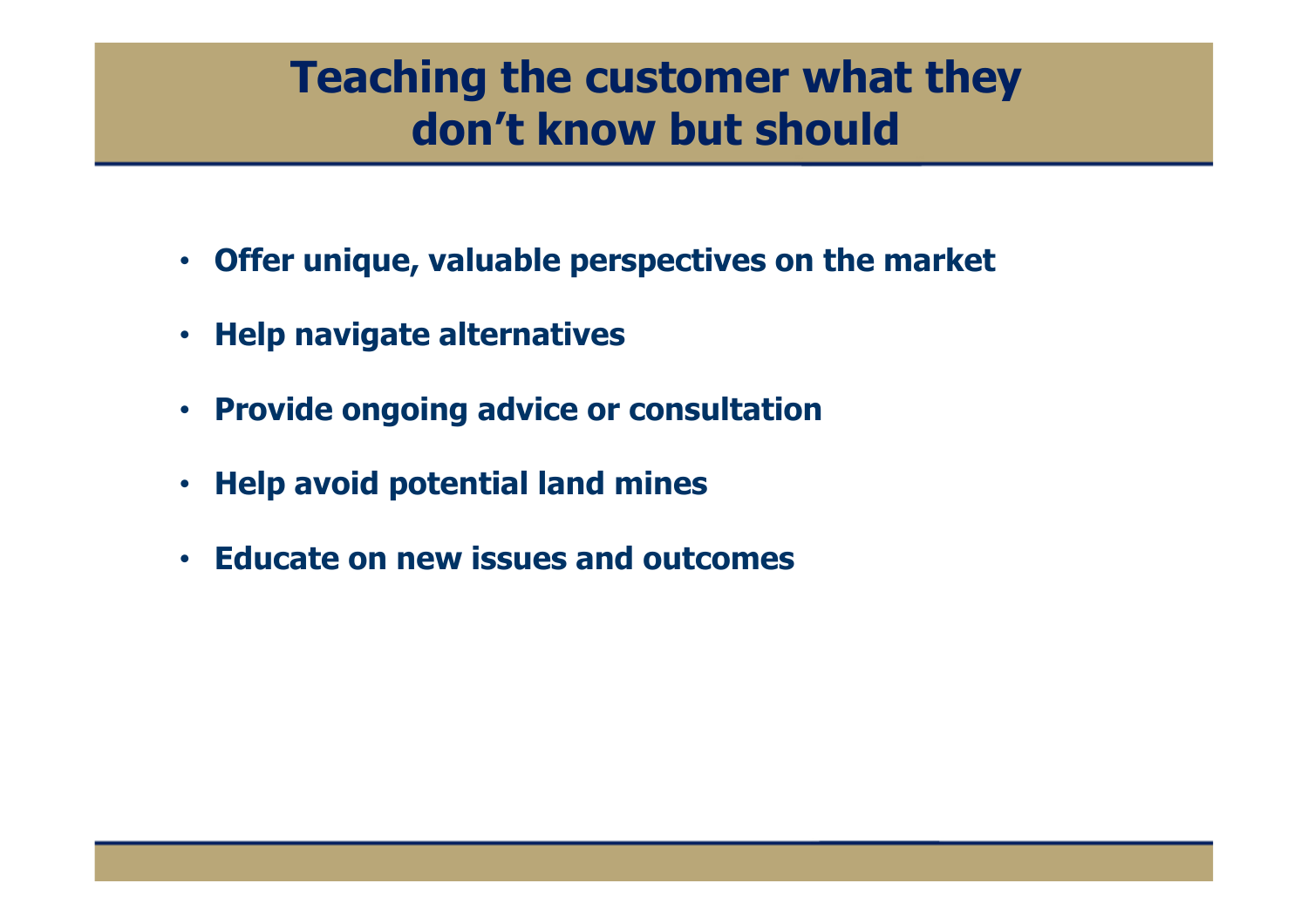### Is investment in brand, product and service irrelevant?

- •Entry ticket
- •Not what you sell, but how
- • Differentiation is not in quality of products, but value of insights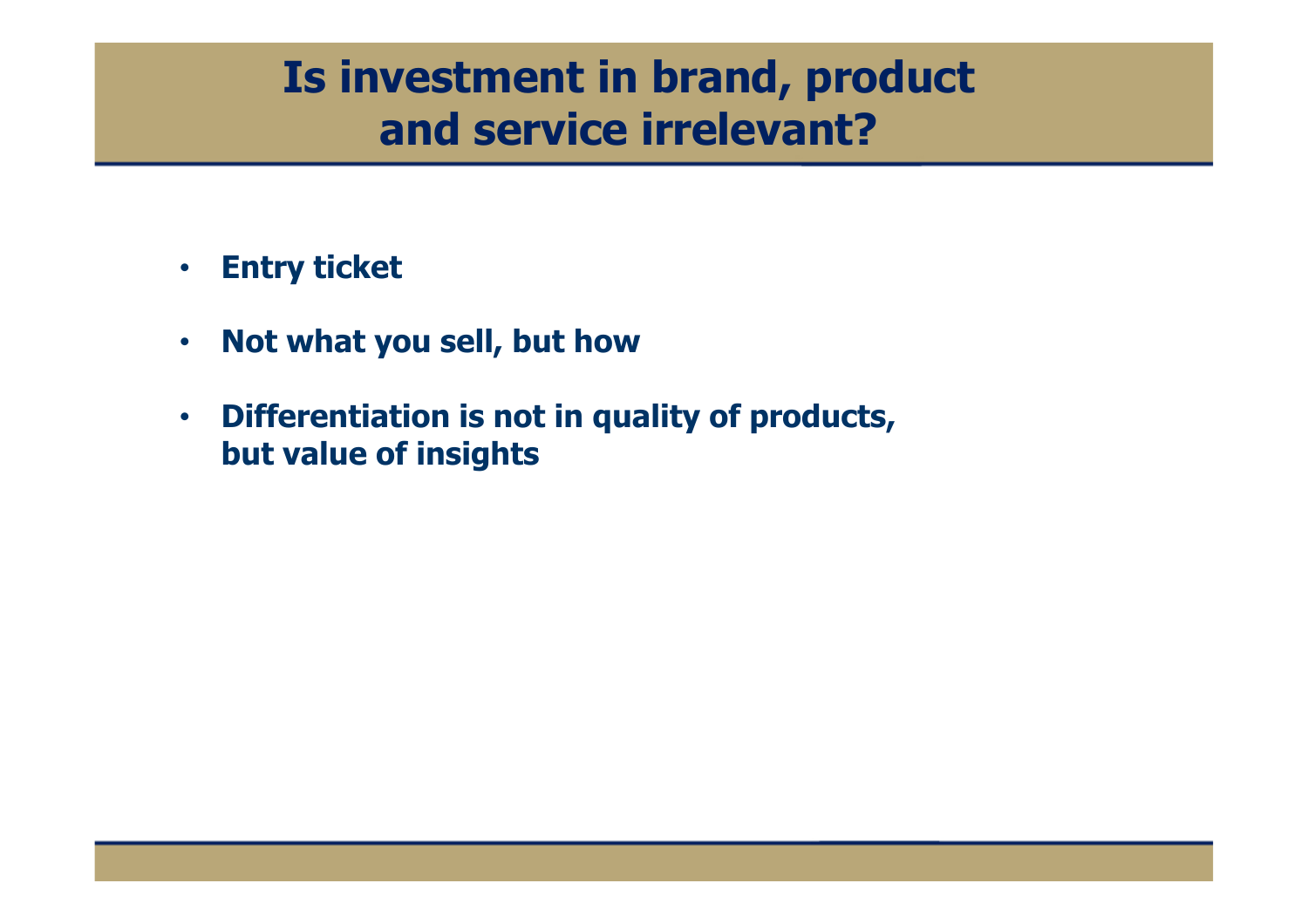### Not just any teaching …. Commercial teaching

- •Lead to your unique strengths
- •Challenge customer assumptions
- •Catalyse actions
- •Scaled by sales organisation … and across customers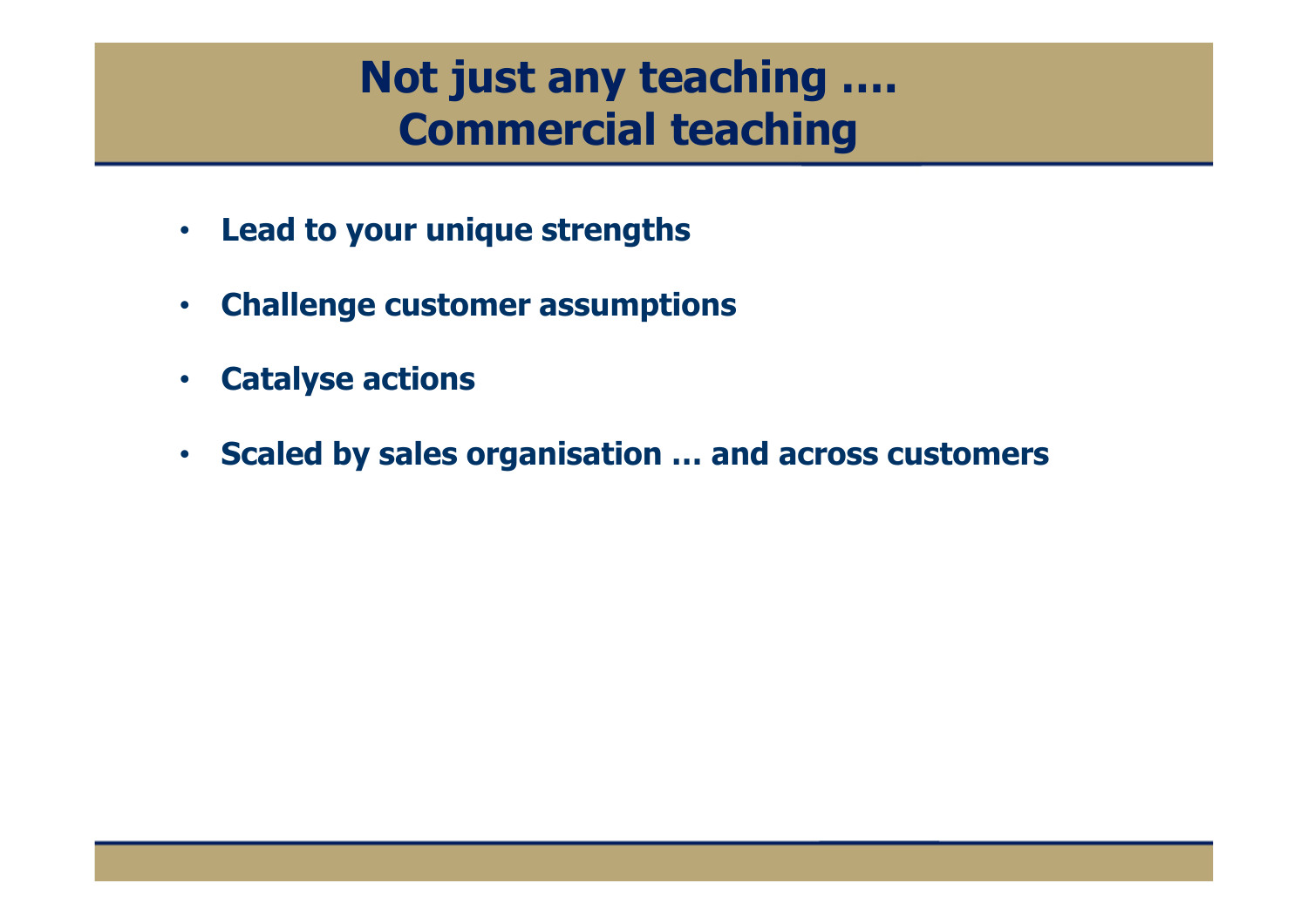### Challenging insights …. Reframe, don't resonate

- "yes … I totally agree … that's exactly what keeps me awake at night"
	- … "ah, I had never thought of it that way"
- $\bullet$  Build your RoI calculator on the return on the reframe
	- ……NOT the return on products/services purchased
- If the Sales Exec primary goal in first meetings is to discover you've lost before you start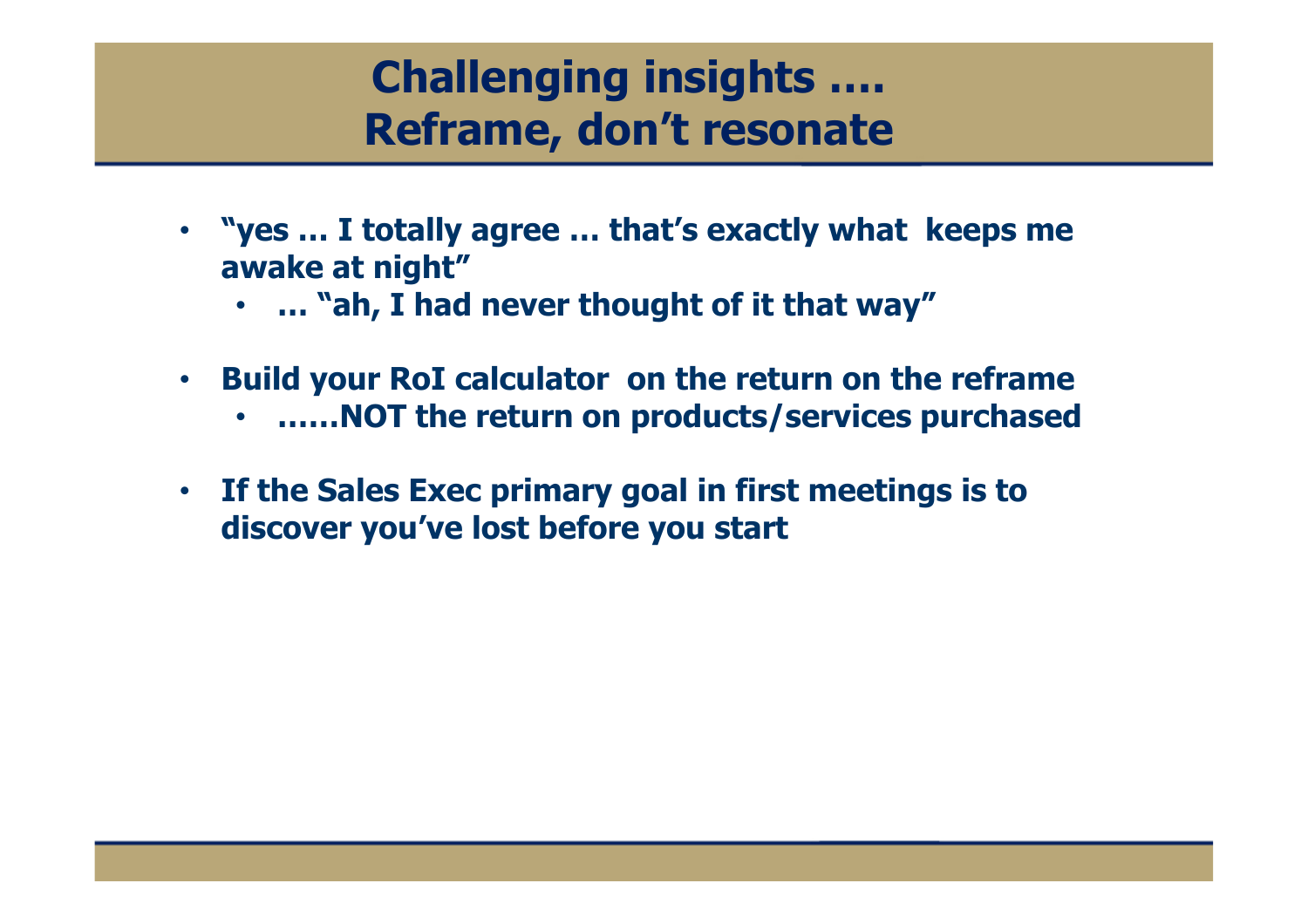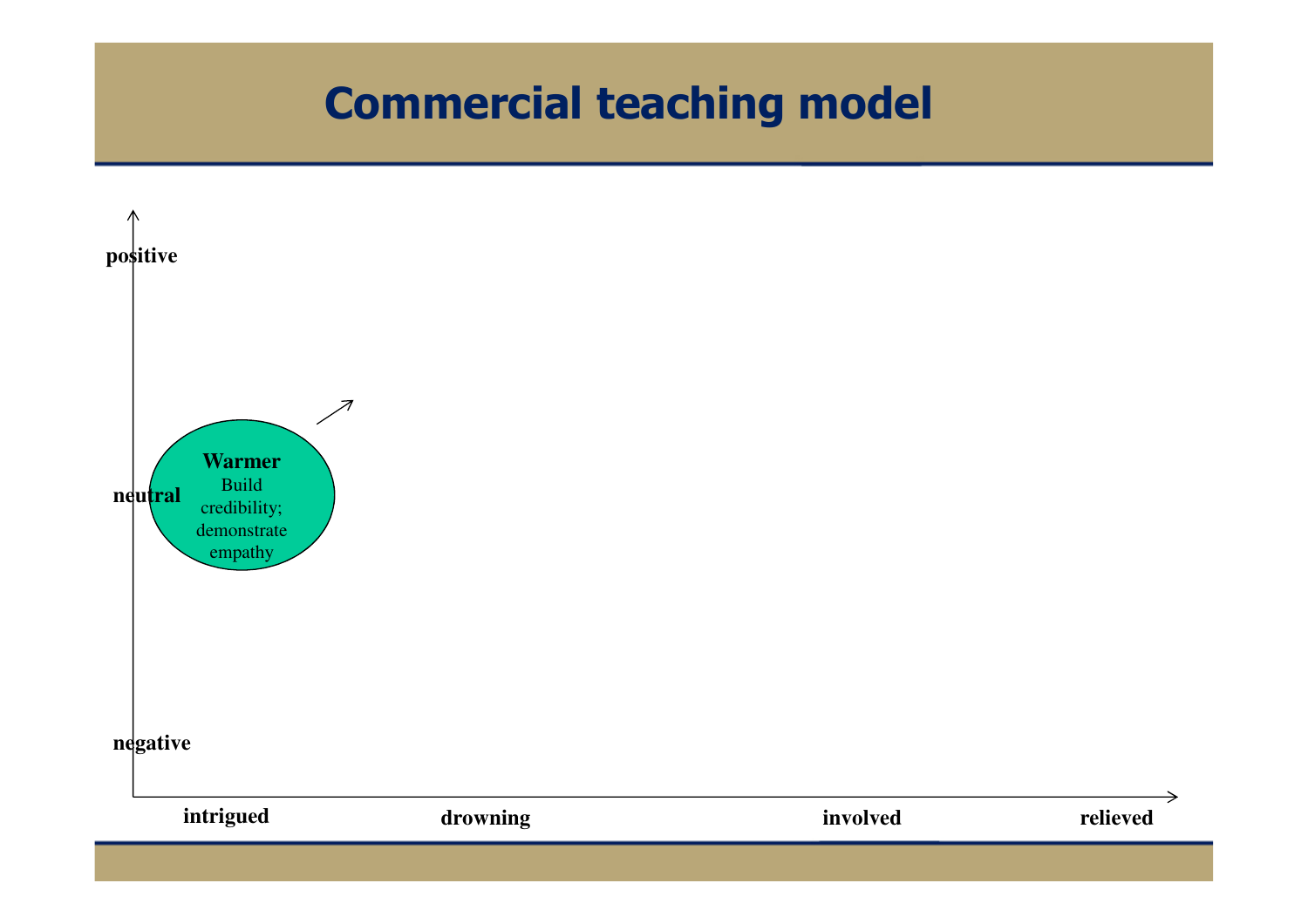$\rightarrow$ 

relieved

involved

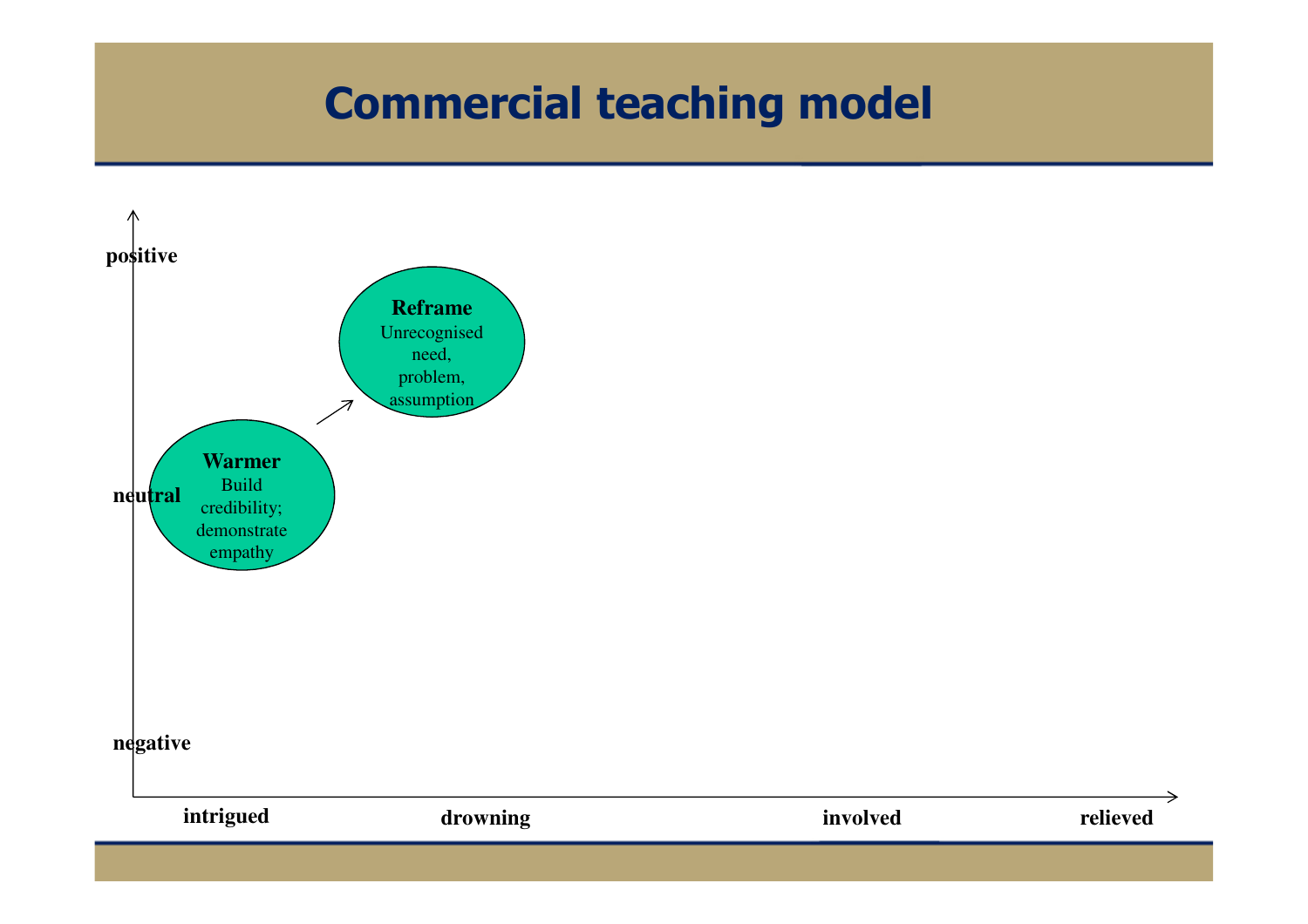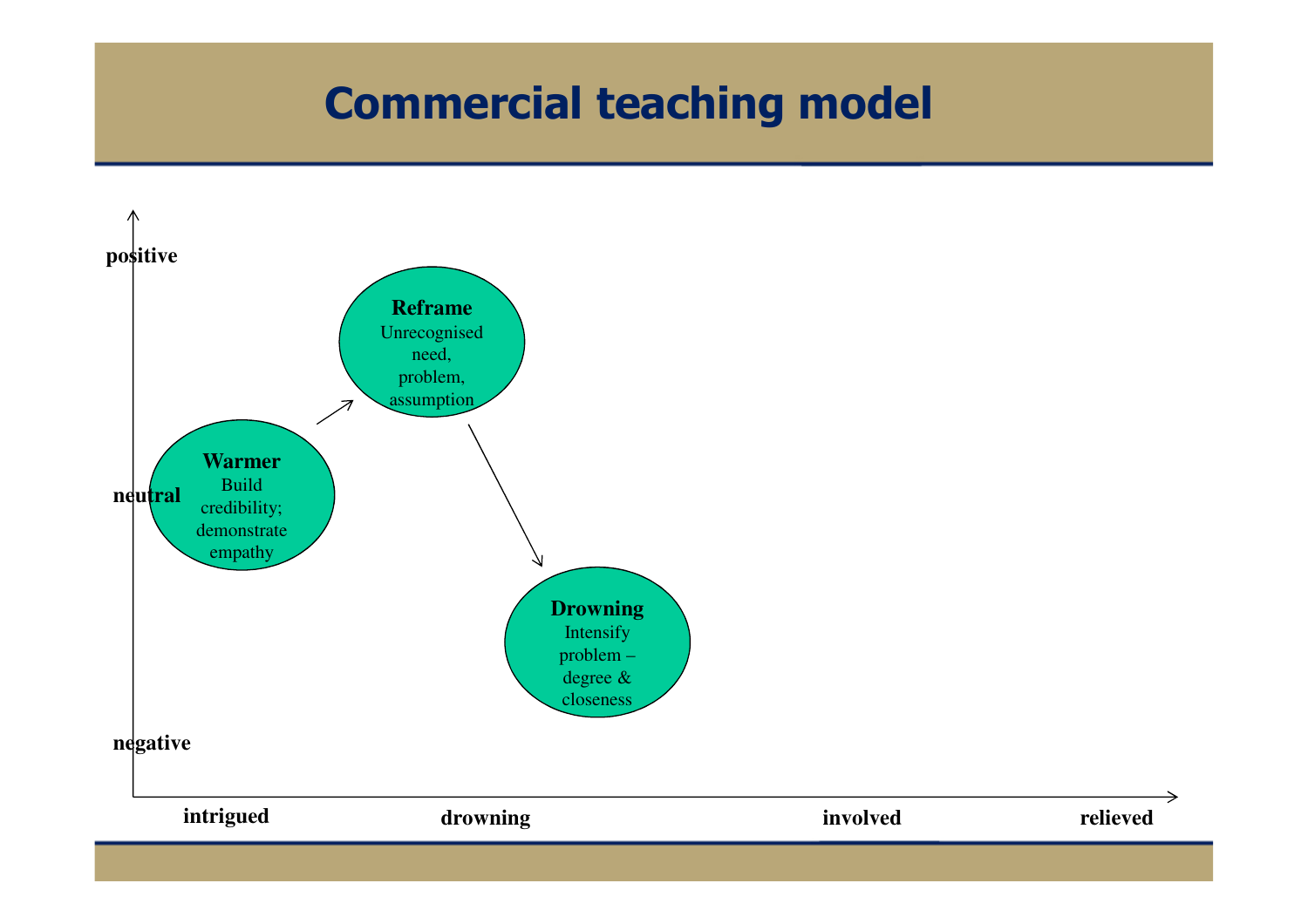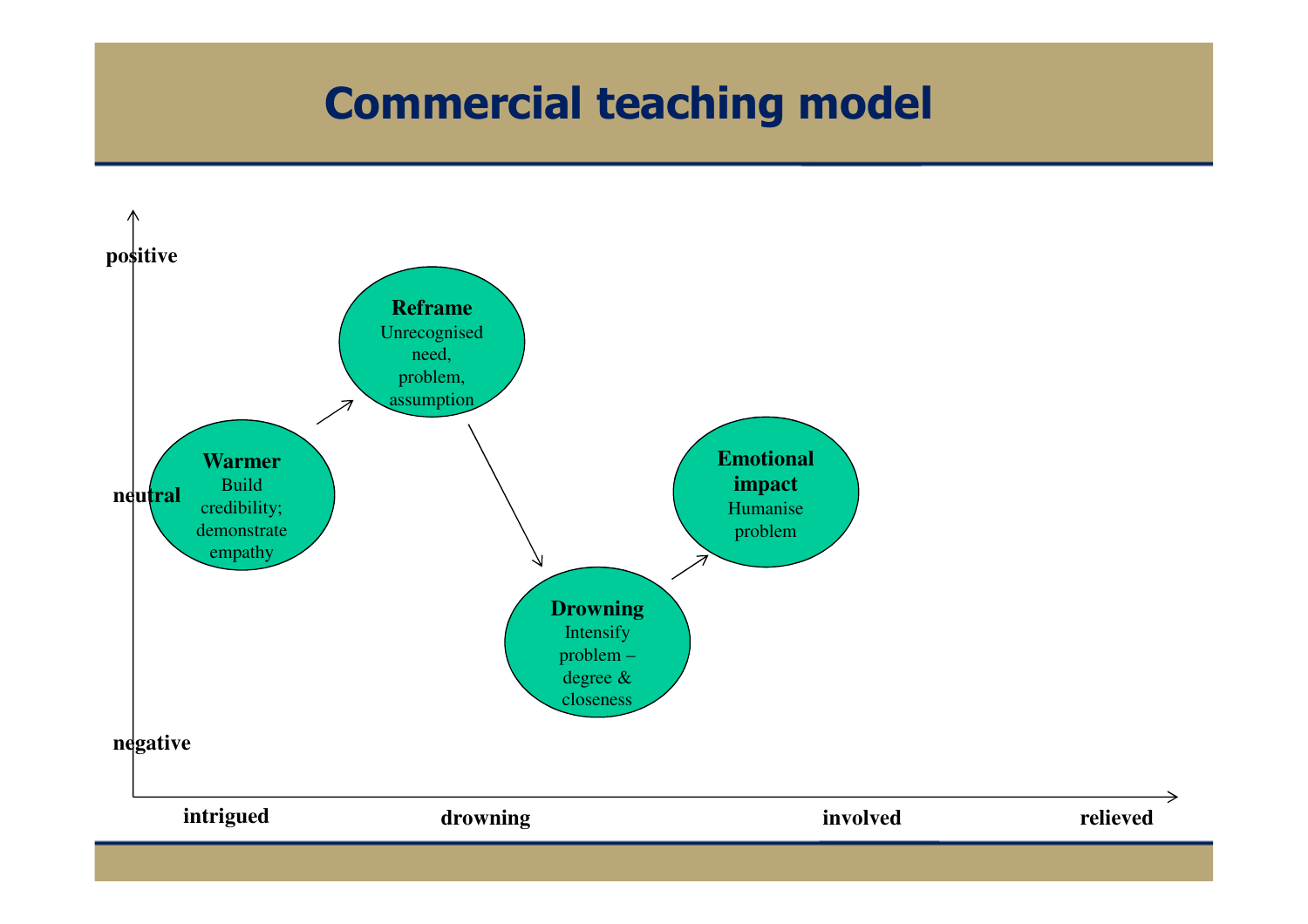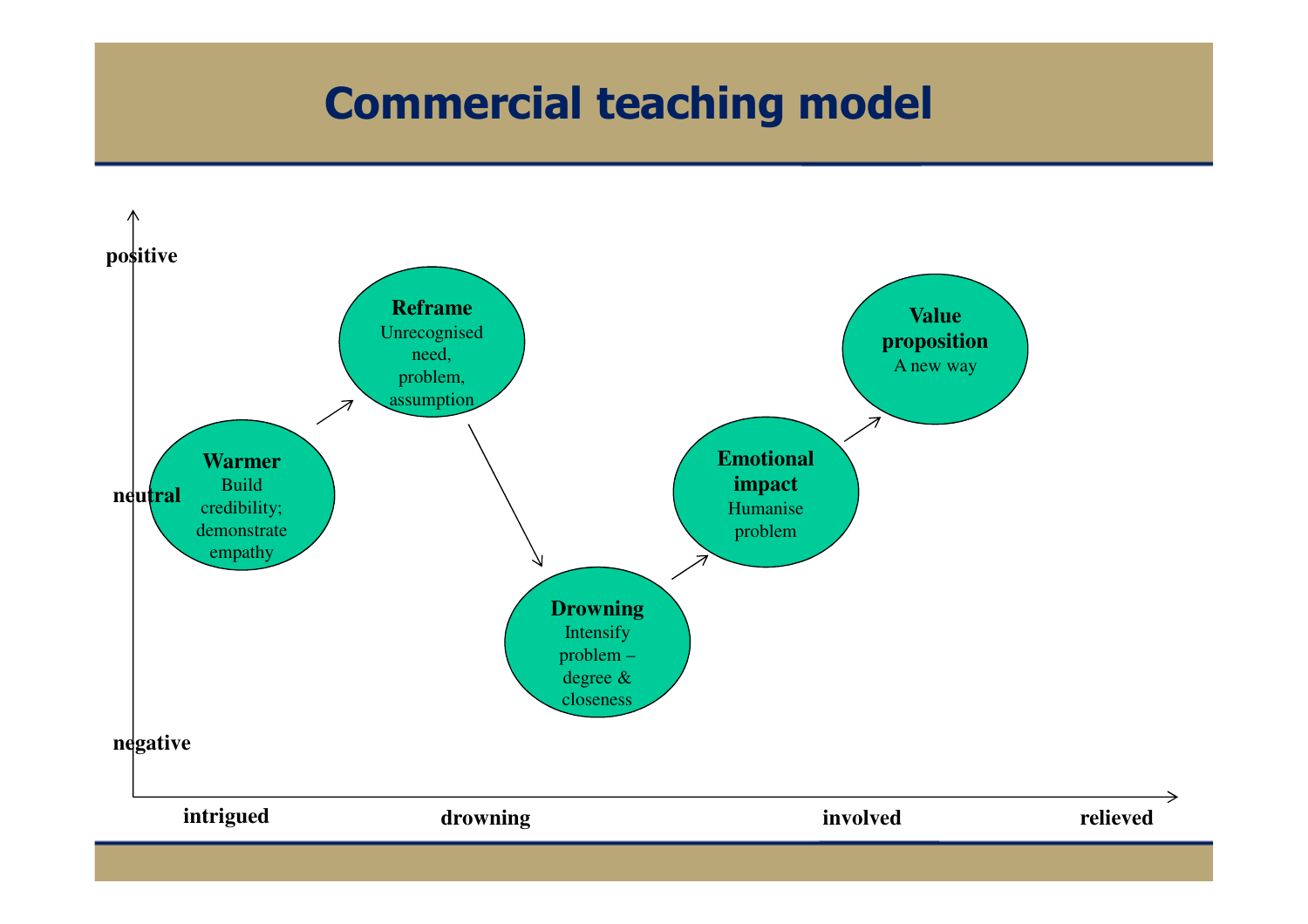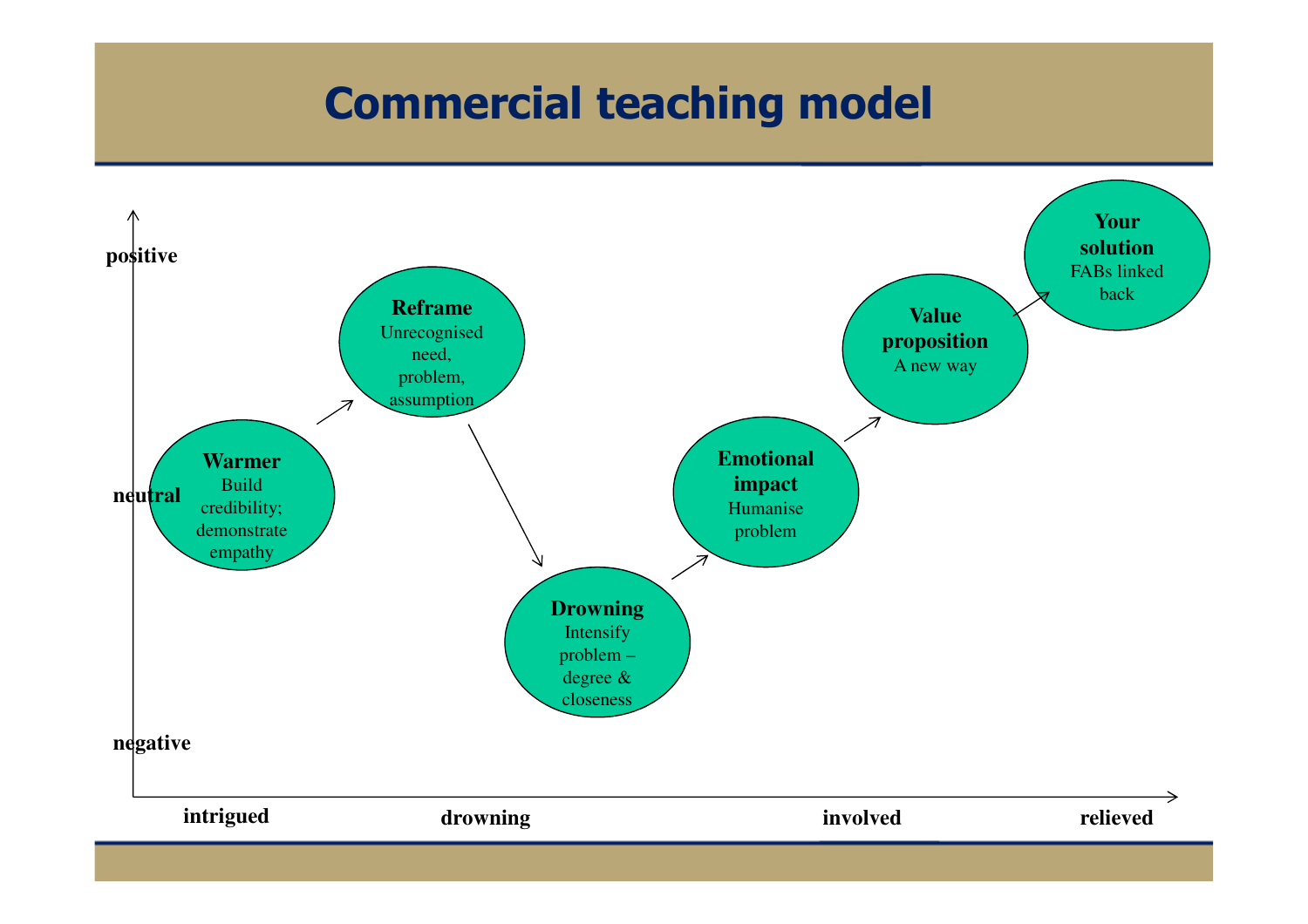### First action point

- • Pull your "who we are and what we do" slides from the front of your capability deck
- •Lead to , not with
- •The real value of the interaction isn't what you sell…
- Considered as an extension of their own organisation